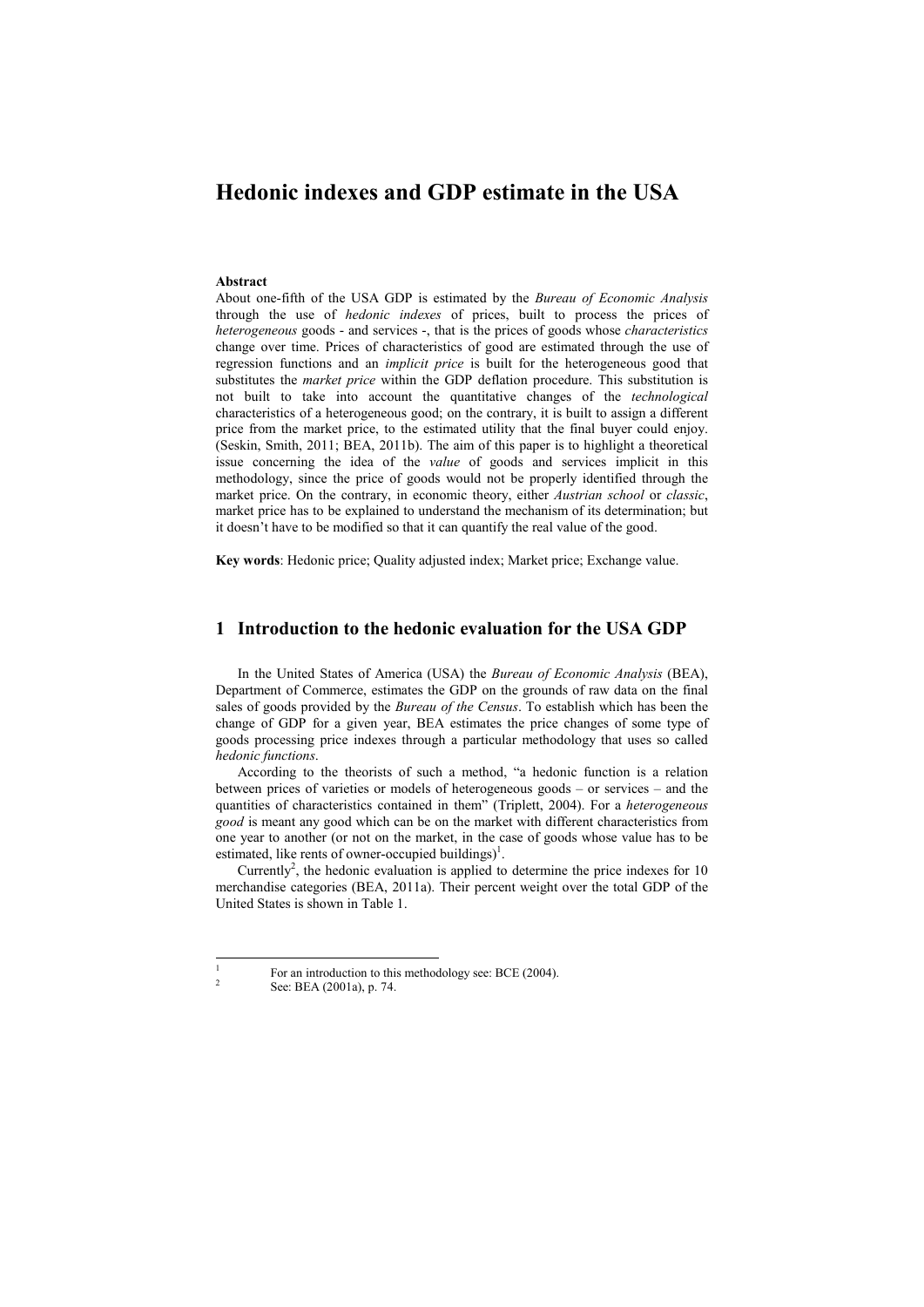**Table 1:** GDP and hedonic components

|                                    | 2005             |         | 2006             |         | 2007             |         | 2008             |         |
|------------------------------------|------------------|---------|------------------|---------|------------------|---------|------------------|---------|
|                                    | Dollars % of GDP |         | Dollars % of GDP |         | Dollars % of GDP |         | Dollars % of GDP |         |
| <b>Gross Domestic Product</b>      | 12.638           | 100.00% | 13.399           | 100.00% | 14.078           | 100.00% | 14.441           | 100.00% |
| <b>Billions of dollars</b>         |                  |         |                  |         |                  |         |                  |         |
| Computers and peripheral equipment | 132,7            | 1.05%   | 141.7            | 1.06%   | 144.6            | 1.03%   | 141,5            | 0.98%   |
| Software                           | 119,7            | 0.95%   | 124,1            | 0.93%   | 130,9            | 0.93%   | 142.1            | 0.98%   |
| <b>Structures</b>                  | 766.3            | 6.06%   | 791,0            | 5.90%   | 731.4            | 5.20%   | 636.1            | 4.40%   |
| Telecommunications                 | 14.3             | 0.11%   | 18.5             | 0.14%   | 19,7             | 0.14%   | 20.3             | 0.14%   |
| Photocopiers                       | 1,4              | 0.01%   | 1.3              | 0.01%   | 1,2              | 0.01%   | 1,7              | 0.01%   |
| Audio & Video                      | 60,9             | 0.48%   | 64,8             | 0.48%   | 66,0             | 0.47%   | 66,7             | 0.46%   |
| Apparel                            | 259.0            | 2.05%   | 270.5            | 2.02%   | 280,5            | 1.99%   | 276.5            | 1.91%   |
| Household appliances               | 6,2              | 0.05%   | 6.5              | 0.05%   | 6.6              | 0.05%   | 6,4              | 0.04%   |
| Rent                               | 1309.2           | 10.36%  | 1394.4           | 10.41%  | 1455.4           | 10.34%  | 1517.1           | 10.51%  |
| Education writing equipment        | 3,2              | 0.03%   | 3.2              | 0.02%   | 3,2              | 0.02%   | 3,2              | 0.02%   |
| Total hedonic components           | 2.672,9          | 21,15%  | 2.816.0          | 21.02%  | 2.839.5          | 20,17%  | 2.811.6          | 19,47%  |

Source: Bureau of Economic Analysis. Original data processing

The categories of goods, which can be considered with high technological content in a broad sense (*Computers and peripheral equipment*, *Software*, *Telecommunications*, *Photocopiers*, *Audio & Video*), reach, summed together, only the 13,23% of all the hedonically valued goods (and they weight only the 2,57% of the GDP). The hedonic evaluation, then, is not implemented directly for reasons tied up to the technological development of goods<sup>3</sup> but it is done, instead, when we want to assign a price to a determined good or service which is considered not anymore on the market, so that it might be used as a term of comparison for the currently present good, which is made up by the same features, contained only in different amounts (Shapiro, Aizcorbe, 2010). Then a regression function is used to generate an *implicit price* for the good currently on the market, that will be not only *quantitatively* but also *theoretically* different from the market price<sup>4</sup>.

The economic theory, in fact, maintains that *market price* is also a *relative price* and not only an *absolute price* (Schumpeter, 1990) and its change indirectly modifies the prices of other goods. In addition, in *economic theory of value*, either in *Austrian school* (exchange value that quantifies use value; Schumpeter, 1972) or in *classic school* (exchange value as a cost of production; Schumpeter, 1990; Landreth, Colander, 1996; Agnati, 2001), market price is a quantification whom determination has to be explained and not modified so that value of good can be expressed in a coherent way through the market price. For a practical explanation, we consider two examples. For the material goods, in the *Household appliances* category, the price recalculation is performed by computing a regression function which includes among the regressors also the "*brand*" (Liegey, 2003). Then the consumption choices made by buyers are considered to argue the necessity of the price recalculation in alternative to the market price actually paid. The regression function does not consider just technologic features and it concerns, actually, also a feature that can be regarded as already considered in the decision-making process that contributed to determine the market price. As concern the services, on the contrary, for the heading *Rent*, that taken alone weighs the 10,51% of GDP, the reason of the hedonic treatment is traced back to the different utility implicit in the rents of the buildings enjoyed by tenants (BEA, 2011a), since the rented

3

For this purpose there are already in use the *quality adjusted indexes*.

<sup>4</sup> For a *classic* version of the question of market price as *absolute* price see: Marx (1989, vol. III); instead, for the market prices mathematically determined as *relative* prices see: Walras (2006); for a *modern* version related to the *determination of the market price* as a relative and not absolute price, see: Samuelson (1993).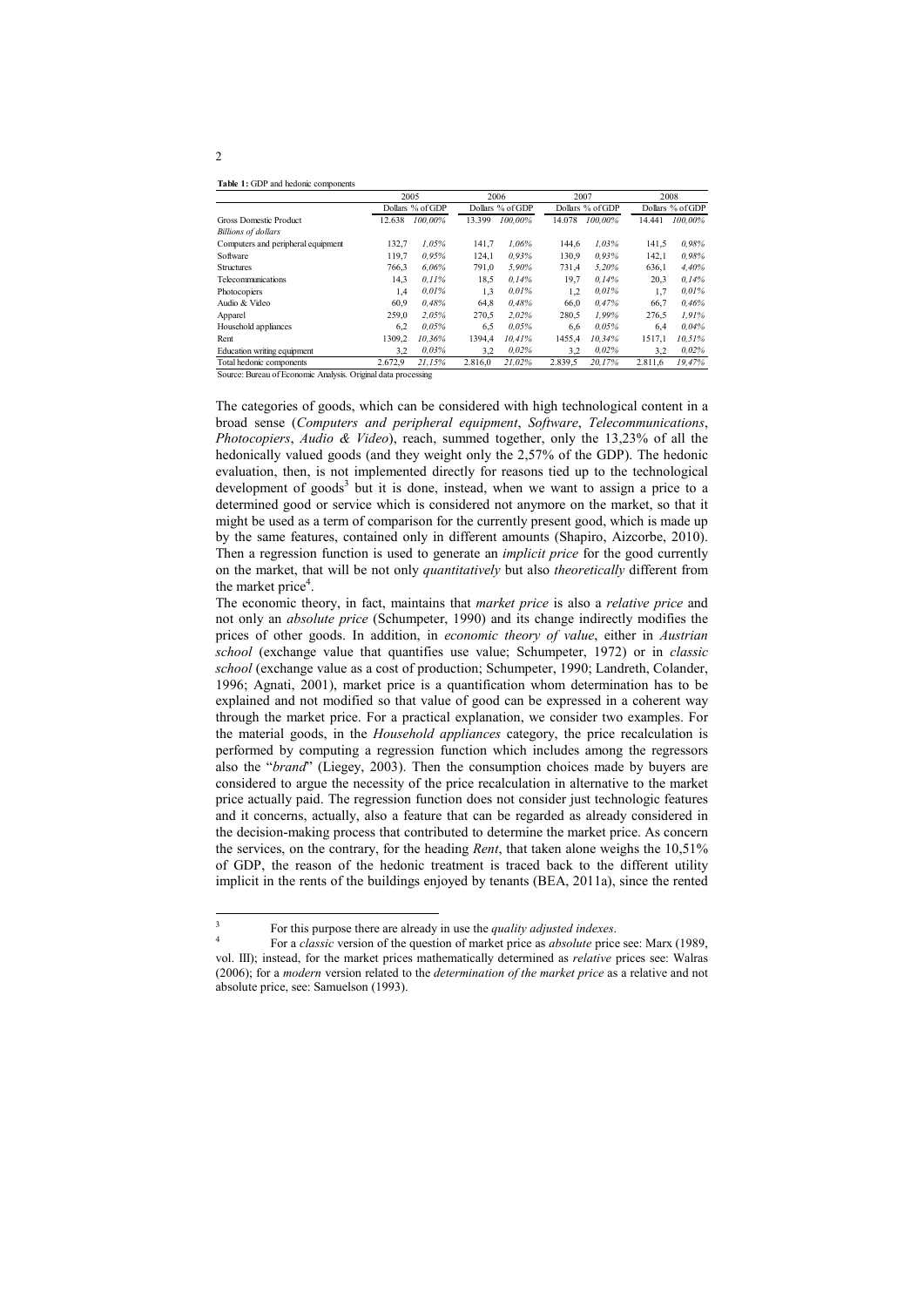Hedonic indexes and GDP estimate in the USA 3

dwellings are improved over the years. That is, the rent paid on the market is recalculated since it would refer to a dwelling qualitatively different from the previous (same) dwelling (Stewart, Reed, 1999). In this case, then, the *measurement* of the *good characteristics* is not modified; the rent, in fact, is the *price of the tenancy service* and not the *price of the dwelling*, and the characteristics of the dwelling should be evaluated separately so that the value of good might be measured through a different weighting<sup>5</sup>.

## **2 Some hints to the underlying theoretical problems**

The current implementation of the hedonic evaluation of prices for heterogeneous goods and services, in our opinion, is grounded, therefore, contemporarily on two thesis.

1. There is a need to estimate the change intervened regarding the goods characteristics, regardless what is done in the market through the *price*.

2. The market evaluation occurs anyway properly through the *price*, even though its measure needs to be modified..

Clearly, these two issues are strictly twisted and both connected to the *theory of value* of goods. However, whereas the first focuses on the hypothesis that the modification of goods and services included in the estimate of final production is not properly evaluated by the market through the price, the second one denies this problem considering it only of quantitative nature. In our opinion, then, the hedonic evaluation poses a problem of a *qualitative* nature to which, however, it provides a *quantitative* solution. If through the first thesis, then, it is introduced an indirect critique $<sup>6</sup>$  to the</sup> economic theory, denying the adequacy of the market price as *measurement* of the exchange value or of the utility of a good, through the second thesis, instead, there is the implicit acceptance of the form of *price* as a means to express the value of a good, implementing just a *quantitative* modification of the market price, ascribed to those particular goods and to the others for comparison.

The more direct *consequence* of this implementation, widespread in the USA, concerns the international comparisons which are not homogeneous and should be considered not only as a quantitative and theoretical problem, but also as an issue that might affect directly the economic policies of different countries.

# **3 References**

 5 In the work of Irving Fisher (1930-2006, p. 768) *the value of capital is the capitalized or discounted income*. For the heading *Rent*, then, the increase of the capital value of the dwelling is already included in the market price of the rent, that should constitute the income to be capitalized or discounted and not the income capitalized or discounted.

<sup>6</sup> The theoretical critique is indirect since it is not the aim of the hedonic evaluation; the remarks traced down, in fact, tend to support a *technical* approach regarding the opportunity to estimate the prices of heterogeneous goods through a regression function that takes properly into account the changes into the characteristics, to be expressed through index numbers.